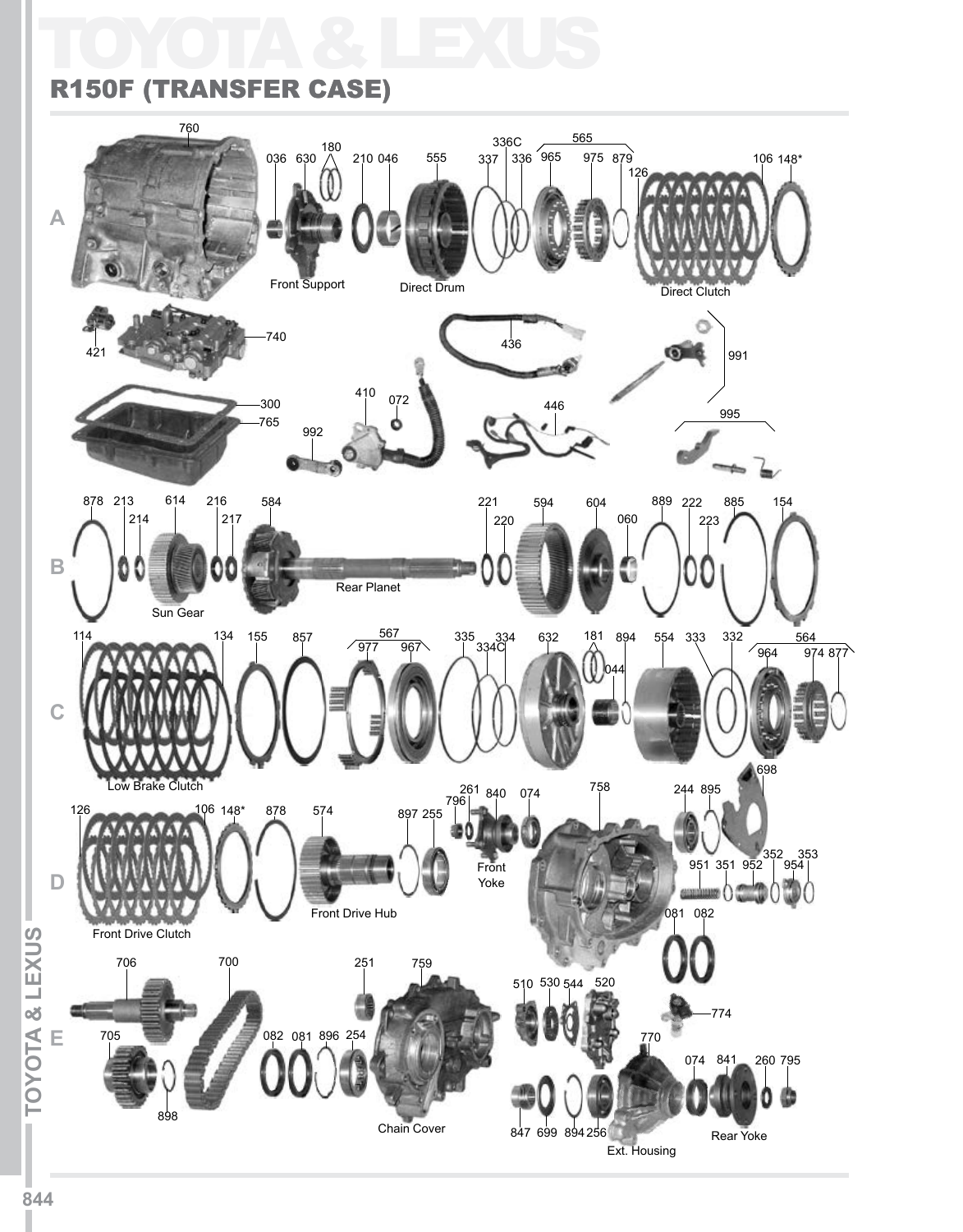| ILL# Part# |                                                                                                               | QTY | REF# |
|------------|---------------------------------------------------------------------------------------------------------------|-----|------|
|            | <b>OVERHAUL KITS</b>                                                                                          |     |      |
|            |                                                                                                               |     |      |
|            |                                                                                                               |     |      |
|            |                                                                                                               |     |      |
|            |                                                                                                               |     |      |
|            |                                                                                                               |     |      |
|            |                                                                                                               |     |      |
|            |                                                                                                               |     |      |
|            |                                                                                                               |     |      |
|            |                                                                                                               |     |      |
|            |                                                                                                               |     |      |
|            |                                                                                                               |     |      |
|            |                                                                                                               |     |      |
|            |                                                                                                               |     |      |
|            |                                                                                                               |     |      |
|            |                                                                                                               |     |      |
|            |                                                                                                               |     |      |
|            |                                                                                                               |     |      |
|            |                                                                                                               |     |      |
|            |                                                                                                               |     |      |
|            |                                                                                                               |     |      |
|            | <b>MASTER L/STEEL KITS</b>                                                                                    |     |      |
|            |                                                                                                               |     |      |
|            |                                                                                                               |     |      |
|            |                                                                                                               |     |      |
|            |                                                                                                               |     |      |
|            |                                                                                                               |     |      |
|            |                                                                                                               |     |      |
|            |                                                                                                               |     |      |
|            |                                                                                                               |     |      |
|            |                                                                                                               |     |      |
|            |                                                                                                               |     |      |
|            |                                                                                                               |     |      |
|            |                                                                                                               |     |      |
|            |                                                                                                               |     |      |
|            |                                                                                                               |     |      |
|            |                                                                                                               |     |      |
|            |                                                                                                               |     |      |
|            |                                                                                                               |     |      |
|            |                                                                                                               |     |      |
|            |                                                                                                               |     |      |
|            |                                                                                                               |     |      |
|            |                                                                                                               |     |      |
|            |                                                                                                               |     |      |
|            |                                                                                                               |     |      |
|            | <b>MASTER W/STEELS KITS</b>                                                                                   |     |      |
|            |                                                                                                               |     |      |
|            |                                                                                                               |     |      |
| NI         |                                                                                                               |     |      |
|            |                                                                                                               |     |      |
|            |                                                                                                               |     |      |
|            |                                                                                                               |     |      |
|            | NI DK9700F……………… Master W/Steels Kit, A340, Truck 1985-88, 4-Runner 1985-88…………………………………………………………………………………N/A |     |      |
|            |                                                                                                               |     |      |
|            |                                                                                                               |     |      |
|            |                                                                                                               |     |      |
|            |                                                                                                               |     |      |
|            |                                                                                                               |     |      |
|            |                                                                                                               |     |      |
|            |                                                                                                               |     |      |
|            |                                                                                                               |     |      |
|            |                                                                                                               |     |      |
|            |                                                                                                               |     |      |
|            |                                                                                                               |     |      |
|            |                                                                                                               |     |      |
|            |                                                                                                               |     |      |
|            |                                                                                                               |     |      |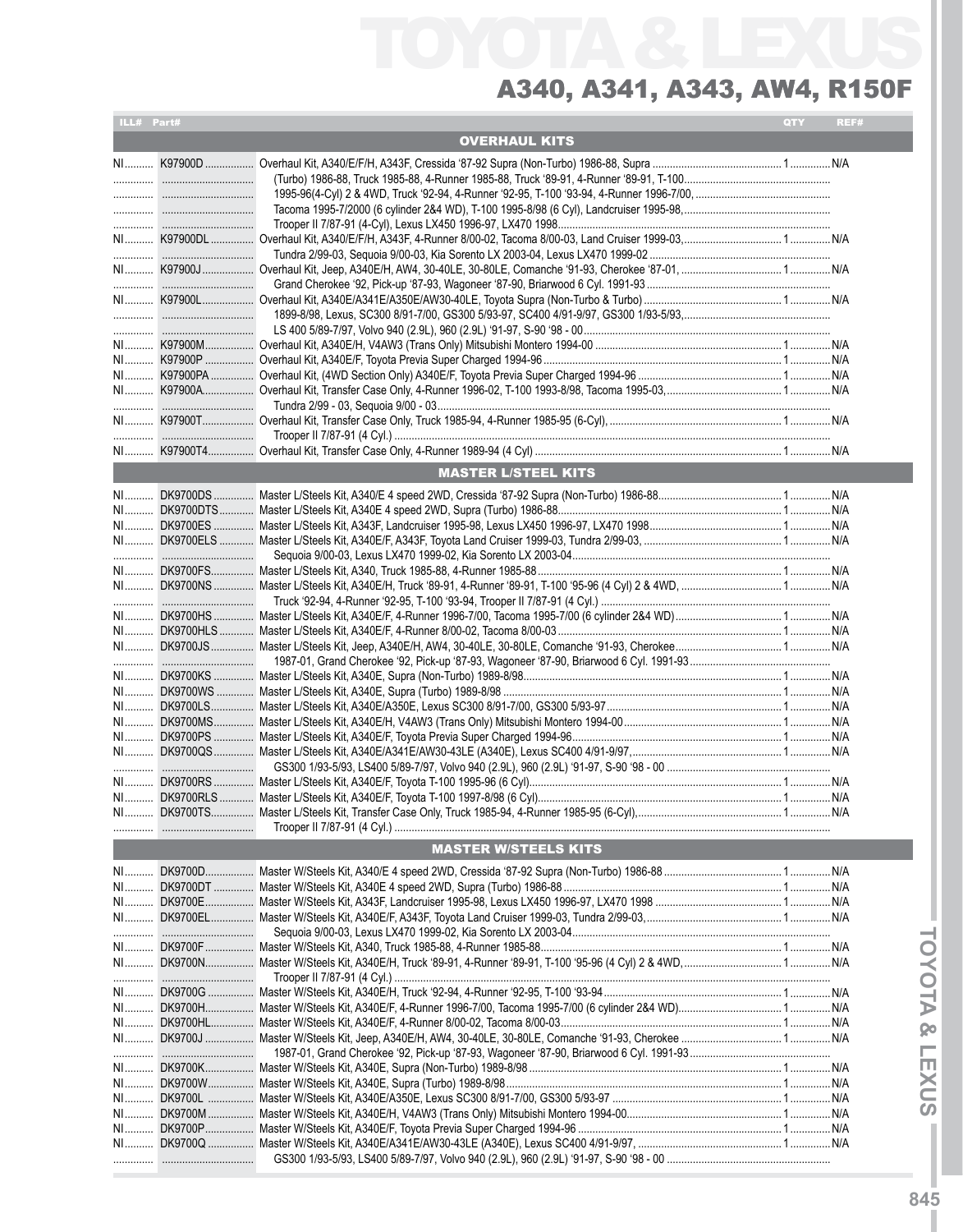|           | $ILL#$ Part# |                                                                    |       | <b>QTY REF#</b>             |
|-----------|--------------|--------------------------------------------------------------------|-------|-----------------------------|
|           |              |                                                                    |       |                             |
|           |              |                                                                    |       |                             |
|           |              |                                                                    |       |                             |
|           |              |                                                                    |       |                             |
|           |              |                                                                    |       |                             |
|           |              |                                                                    |       |                             |
|           |              | <b>FILTERS</b>                                                     |       |                             |
|           |              |                                                                    |       |                             |
|           |              |                                                                    |       |                             |
|           |              |                                                                    |       |                             |
|           |              |                                                                    |       |                             |
|           |              |                                                                    |       |                             |
|           |              |                                                                    |       |                             |
|           |              |                                                                    |       |                             |
|           |              |                                                                    |       |                             |
|           |              |                                                                    |       |                             |
|           |              |                                                                    |       |                             |
|           |              |                                                                    |       |                             |
|           |              |                                                                    |       |                             |
|           |              |                                                                    |       |                             |
|           |              |                                                                    |       |                             |
|           |              |                                                                    |       |                             |
|           |              | <b>BANDS</b>                                                       |       |                             |
|           |              |                                                                    |       |                             |
|           |              |                                                                    |       |                             |
|           |              | <b>BUSHINGS</b>                                                    |       |                             |
|           |              |                                                                    |       |                             |
|           |              |                                                                    |       |                             |
|           |              |                                                                    |       |                             |
|           |              |                                                                    |       |                             |
|           |              |                                                                    |       |                             |
|           |              |                                                                    |       |                             |
|           |              |                                                                    |       |                             |
|           |              |                                                                    |       |                             |
|           |              |                                                                    |       |                             |
|           |              |                                                                    |       |                             |
|           |              |                                                                    |       |                             |
|           |              |                                                                    |       |                             |
|           |              |                                                                    |       |                             |
|           |              |                                                                    |       |                             |
|           |              |                                                                    |       |                             |
|           |              |                                                                    |       |                             |
|           |              |                                                                    |       |                             |
|           |              |                                                                    |       |                             |
|           |              |                                                                    |       |                             |
|           |              |                                                                    |       |                             |
|           |              | <b>METAL CLAD SEALS</b>                                            |       |                             |
|           |              |                                                                    |       |                             |
|           |              |                                                                    |       |                             |
|           |              |                                                                    |       |                             |
|           |              |                                                                    |       |                             |
|           |              |                                                                    |       |                             |
|           |              |                                                                    |       |                             |
|           |              |                                                                    |       |                             |
|           |              |                                                                    |       |                             |
| $074$     |              |                                                                    |       |                             |
|           |              |                                                                    |       |                             |
|           |              |                                                                    |       |                             |
|           |              |                                                                    |       |                             |
|           |              |                                                                    |       |                             |
|           |              | <b>FRICTIONS</b>                                                   |       |                             |
|           |              |                                                                    |       |                             |
| $100$     |              |                                                                    |       |                             |
|           |              |                                                                    |       |                             |
| $100$     |              |                                                                    |       |                             |
| 102.      |              |                                                                    |       |                             |
| $104$     |              |                                                                    |       |                             |
| $104$     |              |                                                                    |       |                             |
|           |              |                                                                    |       |                             |
|           |              |                                                                    |       |                             |
| $104$     |              |                                                                    |       |                             |
| $106$     |              |                                                                    |       |                             |
|           |              |                                                                    |       |                             |
| $106$     |              |                                                                    |       |                             |
| $106$     |              |                                                                    |       |                             |
|           |              |                                                                    |       |                             |
| $108$     |              |                                                                    |       |                             |
|           |              |                                                                    |       |                             |
| 108.<br>. | Q7102A       | Eriction 4340 Forward Clutch (075") 40 Teeth (Levus Volvo) 1990-Un | $6-7$ | .35677-30090<br>35677-30150 |
| 108       |              |                                                                    |       |                             |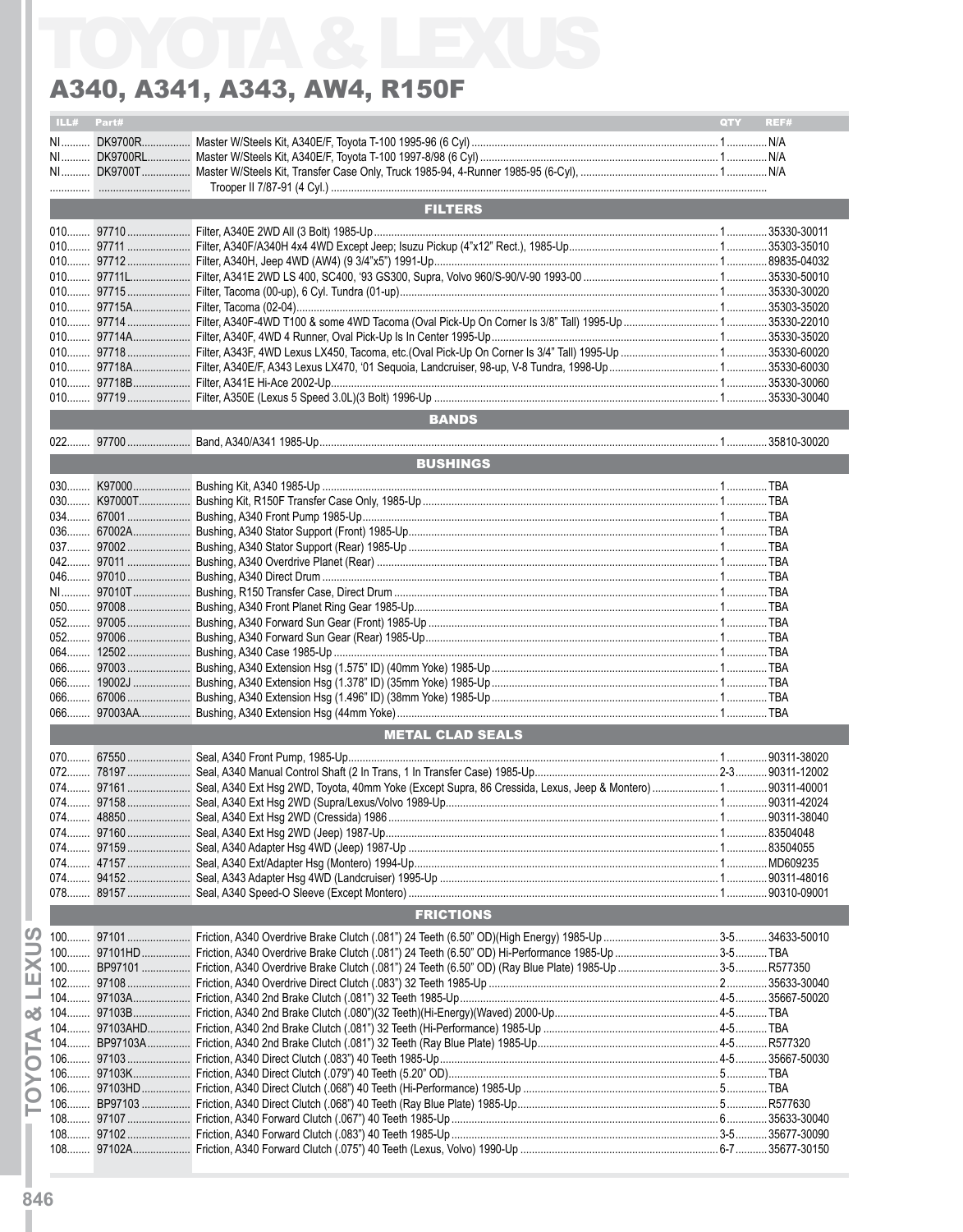| ILL# Part# |                        | QTY | REF# |
|------------|------------------------|-----|------|
|            |                        |     |      |
|            |                        |     |      |
|            |                        |     |      |
|            |                        |     |      |
|            |                        |     |      |
|            |                        |     |      |
|            |                        |     |      |
|            |                        |     |      |
|            |                        |     |      |
|            |                        |     |      |
|            |                        |     |      |
|            |                        |     |      |
|            | <b>STEELS</b>          |     |      |
|            |                        |     |      |
|            |                        |     |      |
|            |                        |     |      |
|            |                        |     |      |
|            |                        |     |      |
|            |                        |     |      |
|            |                        |     |      |
|            |                        |     |      |
|            |                        |     |      |
|            |                        |     |      |
|            |                        |     |      |
|            |                        |     |      |
|            |                        |     |      |
|            |                        |     |      |
|            |                        |     |      |
|            |                        |     |      |
|            |                        |     |      |
|            | <b>PRESSURE PLATES</b> |     |      |
|            |                        |     |      |
|            |                        |     |      |
|            |                        |     |      |
|            |                        |     |      |
|            |                        |     |      |
|            |                        |     |      |
|            |                        |     |      |
|            |                        |     |      |
|            |                        |     |      |
|            |                        |     |      |
|            |                        |     |      |
|            |                        |     |      |
|            |                        |     |      |
|            |                        |     |      |
|            |                        |     |      |
|            |                        |     |      |
|            |                        |     |      |
|            |                        |     |      |
|            |                        |     |      |
|            |                        |     |      |
|            |                        |     |      |
|            |                        |     |      |
|            | <b>VALVE BODY KITS</b> |     |      |
|            |                        |     |      |
| 169        |                        |     |      |
|            | <b>SEALING RINGS</b>   |     |      |
|            |                        |     |      |
|            |                        |     |      |
|            |                        |     |      |
|            |                        |     |      |
|            |                        |     |      |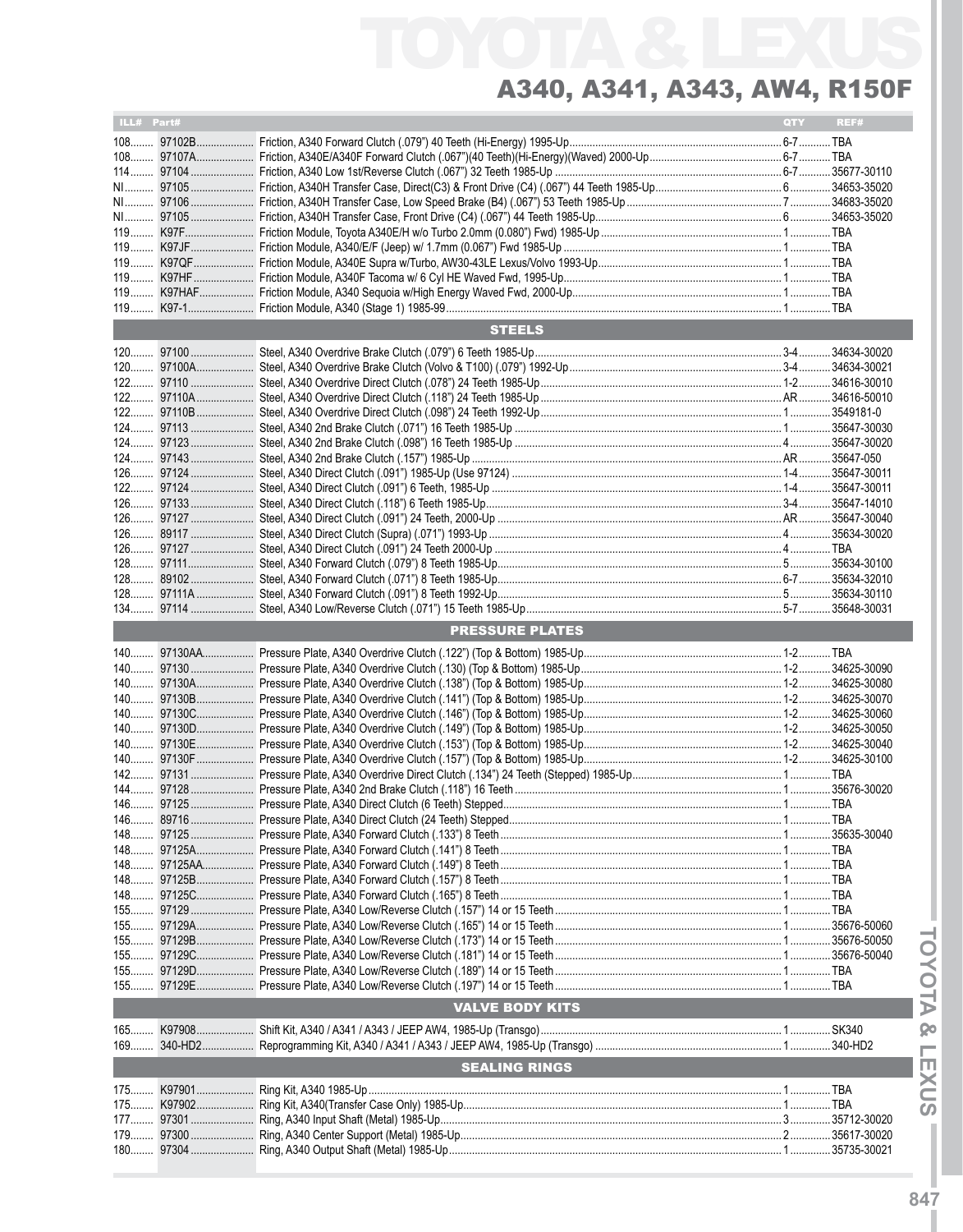| ILL# Part# |                                        | <b>QTY</b> | REF# |
|------------|----------------------------------------|------------|------|
|            |                                        |            |      |
|            |                                        |            |      |
|            |                                        |            |      |
|            |                                        |            |      |
|            |                                        |            |      |
|            | <b>WASHERS &amp; BEARINGS</b>          |            |      |
|            |                                        |            |      |
|            |                                        |            |      |
|            |                                        |            |      |
|            |                                        |            |      |
|            |                                        |            |      |
|            |                                        |            |      |
|            |                                        |            |      |
|            |                                        |            |      |
|            |                                        |            |      |
|            |                                        |            |      |
|            |                                        |            |      |
|            |                                        |            |      |
|            |                                        |            |      |
|            |                                        |            |      |
|            |                                        |            |      |
|            |                                        |            |      |
|            |                                        |            |      |
|            |                                        |            |      |
|            |                                        |            |      |
|            |                                        |            |      |
|            |                                        |            |      |
|            |                                        |            |      |
|            |                                        |            |      |
|            |                                        |            |      |
|            |                                        |            |      |
|            |                                        |            |      |
|            |                                        |            |      |
|            |                                        |            |      |
|            |                                        |            |      |
|            |                                        |            |      |
|            |                                        |            |      |
|            |                                        |            |      |
|            |                                        |            |      |
|            |                                        |            |      |
|            |                                        |            |      |
|            |                                        |            |      |
|            |                                        |            |      |
|            |                                        |            |      |
|            |                                        |            |      |
|            |                                        |            |      |
|            |                                        |            |      |
|            |                                        |            |      |
|            |                                        |            |      |
|            |                                        |            |      |
|            | <b>GASKETS &amp; RUBBER COMPONENTS</b> |            |      |
|            |                                        |            |      |
|            |                                        |            |      |
| $300$      |                                        |            |      |
| $305$      |                                        |            |      |
|            |                                        |            |      |
|            |                                        |            |      |
|            |                                        |            |      |
|            | <b>TECHNICAL MANUALS</b>               |            |      |
|            |                                        |            |      |
| $400$      |                                        |            |      |
| 400        |                                        |            |      |
|            |                                        |            |      |
|            | <b>ELECTRICAL COMPONENTS</b>           |            |      |
|            |                                        |            |      |
| $410$      |                                        |            |      |
|            |                                        |            |      |
| 410………     |                                        |            |      |
|            |                                        |            |      |
|            |                                        |            |      |
| 410        |                                        |            |      |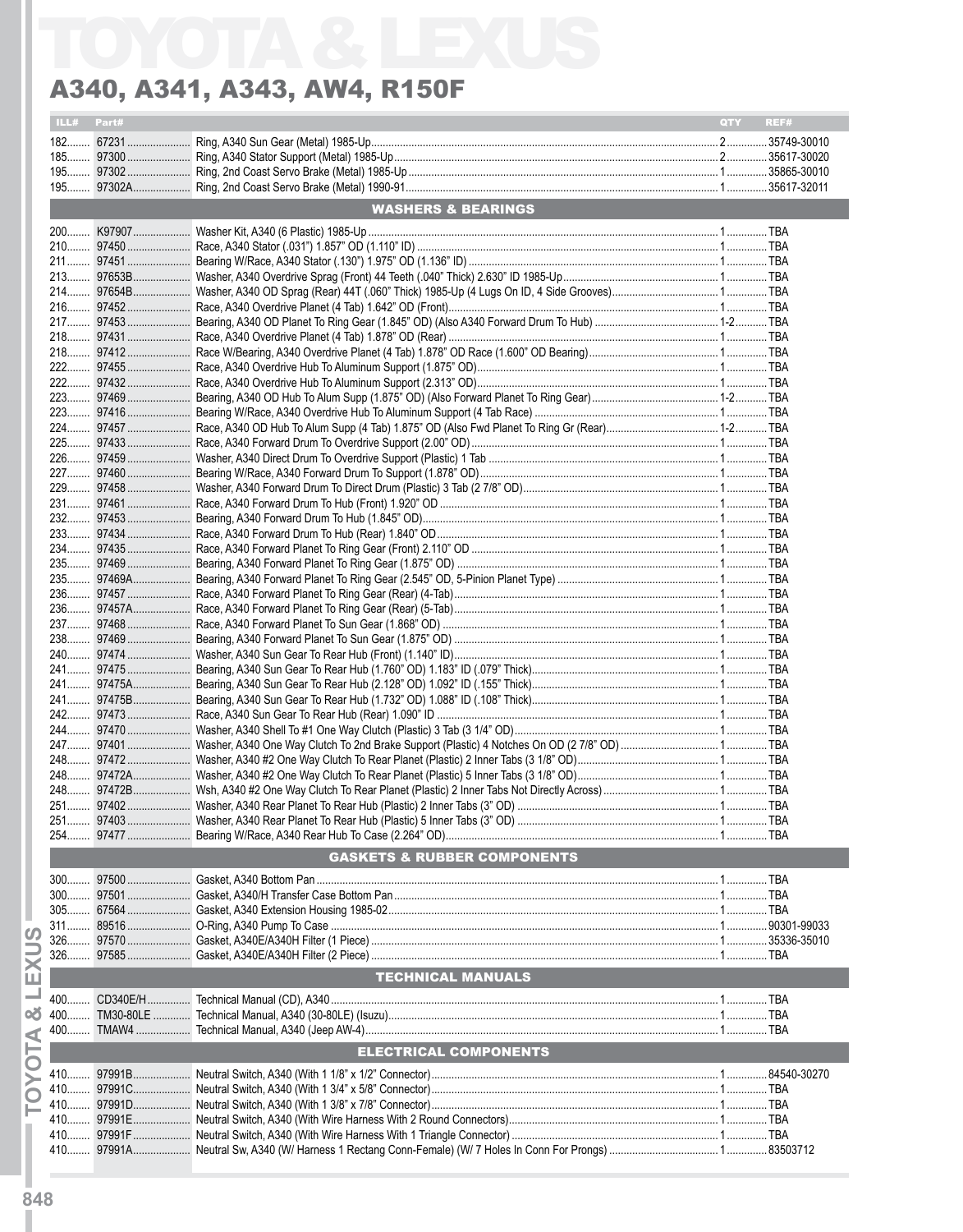| ILL# Part# |                                    | QTY | REF# |
|------------|------------------------------------|-----|------|
|            |                                    |     |      |
|            |                                    |     |      |
|            |                                    |     |      |
|            |                                    |     |      |
|            |                                    |     |      |
|            |                                    |     |      |
|            |                                    |     |      |
|            |                                    |     |      |
|            |                                    |     |      |
|            |                                    |     |      |
|            |                                    |     |      |
|            |                                    |     |      |
|            |                                    |     |      |
|            |                                    |     |      |
|            |                                    |     |      |
|            |                                    |     |      |
|            |                                    |     |      |
|            | <b>MISCELLANEOUS COMPONENTS</b>    |     |      |
|            |                                    |     |      |
|            |                                    |     |      |
|            | <b>PUMPS &amp; PUMP COMPONENTS</b> |     |      |
|            |                                    |     |      |
|            |                                    |     |      |
|            |                                    |     |      |
|            |                                    |     |      |
|            |                                    |     |      |
|            |                                    |     |      |
|            |                                    |     |      |
|            |                                    |     |      |
|            |                                    |     |      |
|            |                                    |     |      |
|            |                                    |     |      |
|            | <b>DRUMS</b>                       |     |      |
|            |                                    |     |      |
|            |                                    |     |      |
|            |                                    |     |      |
|            |                                    |     |      |
|            |                                    |     |      |
|            |                                    |     |      |
|            |                                    |     |      |
|            |                                    |     |      |
|            |                                    |     |      |
|            |                                    |     |      |
|            |                                    |     |      |
|            |                                    |     |      |
|            |                                    |     |      |
|            |                                    |     |      |
|            |                                    |     |      |
|            |                                    |     |      |
|            |                                    |     |      |
|            |                                    |     |      |
|            |                                    |     |      |
|            |                                    |     |      |
|            |                                    |     |      |
|            |                                    |     |      |
|            |                                    |     |      |
| 562        |                                    |     |      |
| 564<br>564 |                                    |     |      |
|            |                                    |     |      |
|            |                                    |     |      |
|            |                                    |     |      |
|            |                                    |     |      |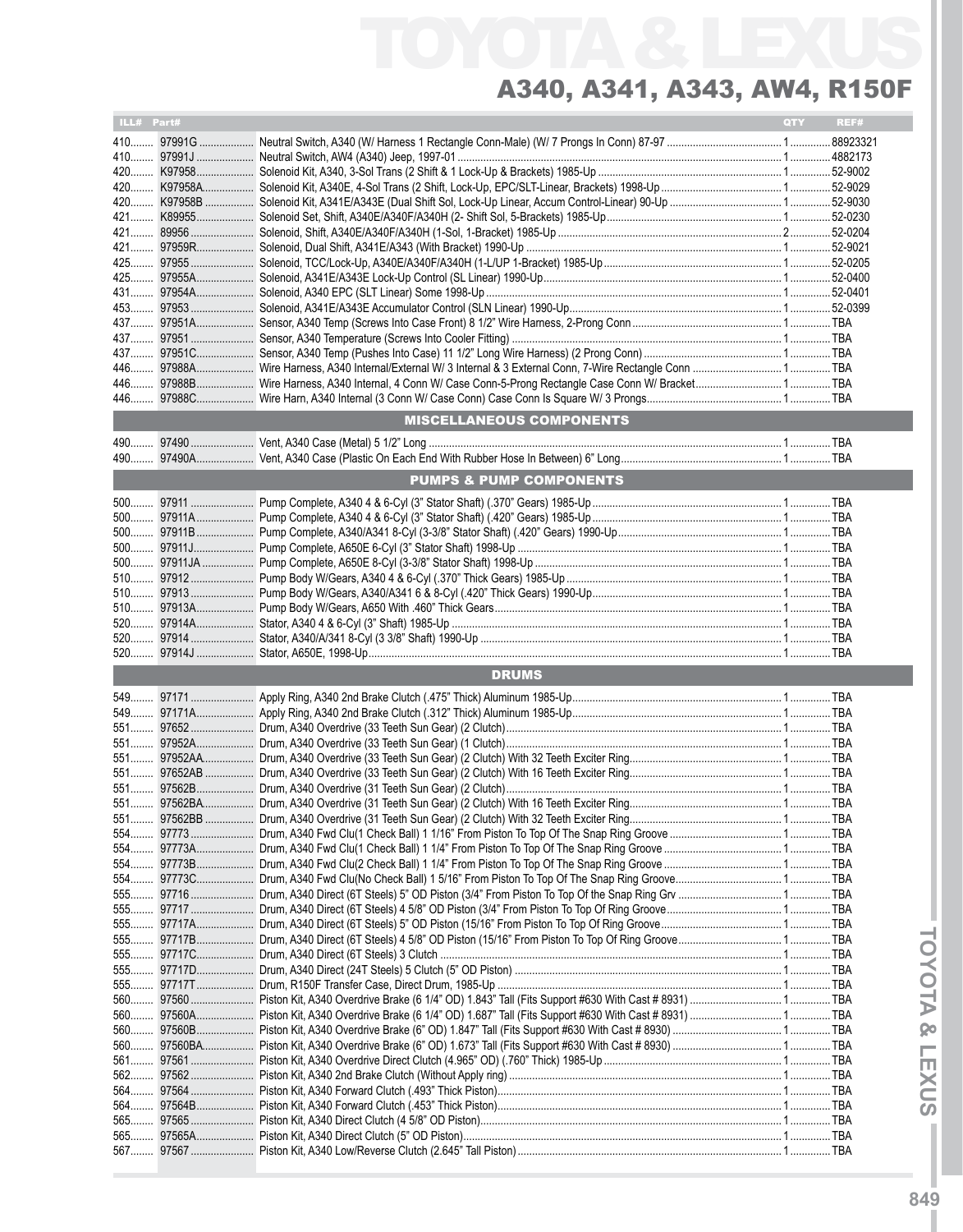| ILL# Part# |                                                      | <b>OTY</b><br>REF# |
|------------|------------------------------------------------------|--------------------|
|            |                                                      |                    |
|            |                                                      |                    |
|            | <b>PLANETS, RING GEARS, SUN GEARS &amp; SUPPORTS</b> |                    |
|            |                                                      |                    |
|            |                                                      |                    |
|            |                                                      |                    |
|            |                                                      |                    |
|            |                                                      |                    |
|            |                                                      |                    |
|            |                                                      |                    |
|            |                                                      |                    |
|            |                                                      |                    |
|            |                                                      |                    |
|            |                                                      |                    |
|            |                                                      |                    |
|            |                                                      |                    |
|            |                                                      |                    |
|            |                                                      |                    |
|            |                                                      |                    |
|            |                                                      |                    |
|            |                                                      |                    |
|            |                                                      |                    |
|            |                                                      |                    |
|            |                                                      |                    |
|            |                                                      |                    |
|            |                                                      |                    |
|            |                                                      |                    |
|            |                                                      |                    |
|            |                                                      |                    |
|            |                                                      |                    |
|            |                                                      |                    |
|            |                                                      |                    |
|            |                                                      |                    |
|            |                                                      |                    |
|            |                                                      |                    |
|            |                                                      |                    |
|            |                                                      |                    |
|            |                                                      |                    |
|            |                                                      |                    |
|            |                                                      |                    |
|            |                                                      |                    |
|            |                                                      |                    |
|            | <b>SPRAGS &amp; ONE WAY CLUTCHES</b>                 |                    |
|            |                                                      |                    |
|            |                                                      |                    |
|            |                                                      |                    |
|            |                                                      |                    |
|            |                                                      |                    |
|            |                                                      |                    |
|            | <b>SHAFTS</b>                                        |                    |
|            |                                                      |                    |
|            |                                                      |                    |
|            |                                                      |                    |
|            |                                                      |                    |
|            |                                                      |                    |
|            |                                                      |                    |
|            |                                                      |                    |
|            |                                                      |                    |
|            |                                                      |                    |
|            |                                                      |                    |
|            |                                                      |                    |
|            |                                                      |                    |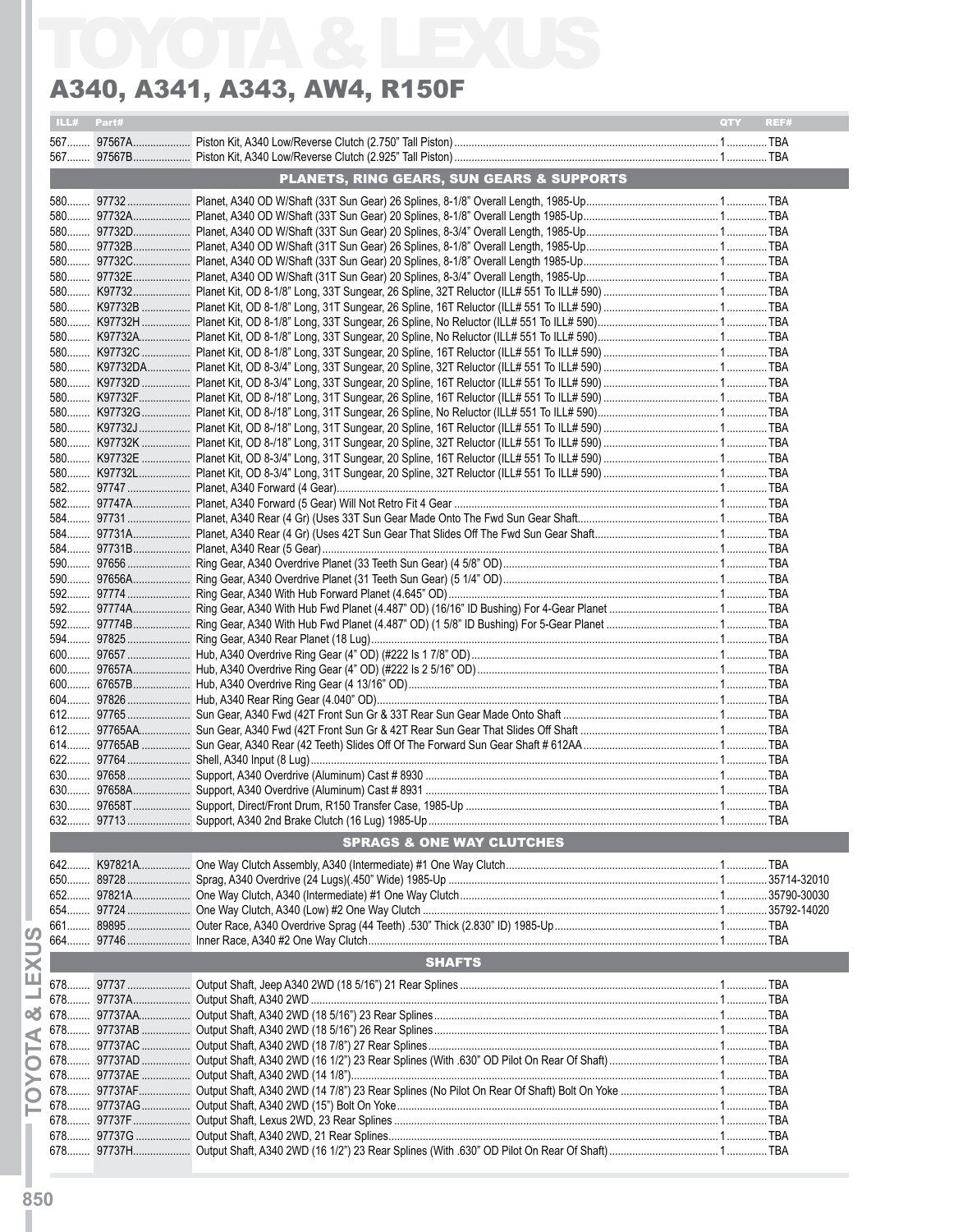| ILL# Part# |            |                                   | QTY | REF# |
|------------|------------|-----------------------------------|-----|------|
|            |            |                                   |     |      |
|            |            |                                   |     |      |
|            |            |                                   |     |      |
|            |            |                                   |     |      |
|            |            |                                   |     |      |
|            |            |                                   |     |      |
|            |            |                                   |     |      |
|            |            |                                   |     |      |
|            |            |                                   |     |      |
|            |            |                                   |     |      |
|            |            |                                   |     |      |
|            |            |                                   |     |      |
|            |            |                                   |     |      |
|            |            |                                   |     |      |
|            |            |                                   |     |      |
|            |            |                                   |     |      |
|            |            |                                   |     |      |
|            |            |                                   |     |      |
|            |            |                                   |     |      |
|            |            |                                   |     |      |
|            |            | <b>VALVE BODIES (DACCO VB#)</b>   |     |      |
|            |            |                                   |     |      |
|            |            |                                   |     |      |
|            |            |                                   |     |      |
|            |            |                                   |     |      |
|            |            | <b>VALVE BODIES</b>               |     |      |
|            |            |                                   |     |      |
|            |            |                                   |     |      |
|            |            |                                   |     |      |
|            |            |                                   |     |      |
|            |            |                                   |     |      |
|            |            |                                   |     |      |
|            |            |                                   |     |      |
|            |            |                                   |     |      |
|            |            |                                   |     |      |
|            |            |                                   |     |      |
|            |            |                                   |     |      |
|            |            |                                   |     |      |
|            |            | <b>VALVE BODY COMPONENTS</b>      |     |      |
|            |            |                                   |     |      |
|            |            |                                   |     |      |
|            |            |                                   |     |      |
|            |            |                                   |     |      |
|            |            |                                   |     |      |
|            |            |                                   |     |      |
|            |            |                                   |     |      |
|            |            |                                   |     |      |
|            |            |                                   |     |      |
|            |            |                                   |     |      |
|            |            |                                   |     |      |
|            |            |                                   |     |      |
|            |            |                                   |     |      |
|            |            |                                   |     |      |
|            |            | <b>HOUSINGS, CASES &amp; PANS</b> |     |      |
|            |            |                                   |     |      |
|            |            |                                   |     |      |
|            |            |                                   |     |      |
|            |            |                                   |     |      |
|            |            |                                   |     |      |
|            |            |                                   |     |      |
|            |            |                                   |     |      |
|            |            |                                   |     |      |
|            |            |                                   |     |      |
|            |            |                                   |     |      |
|            | 760 97851C |                                   |     |      |
|            |            |                                   |     |      |
|            |            |                                   |     |      |
|            |            |                                   |     |      |
|            |            |                                   |     |      |
|            |            |                                   |     |      |
|            |            |                                   |     |      |
|            |            |                                   |     |      |
|            |            |                                   |     |      |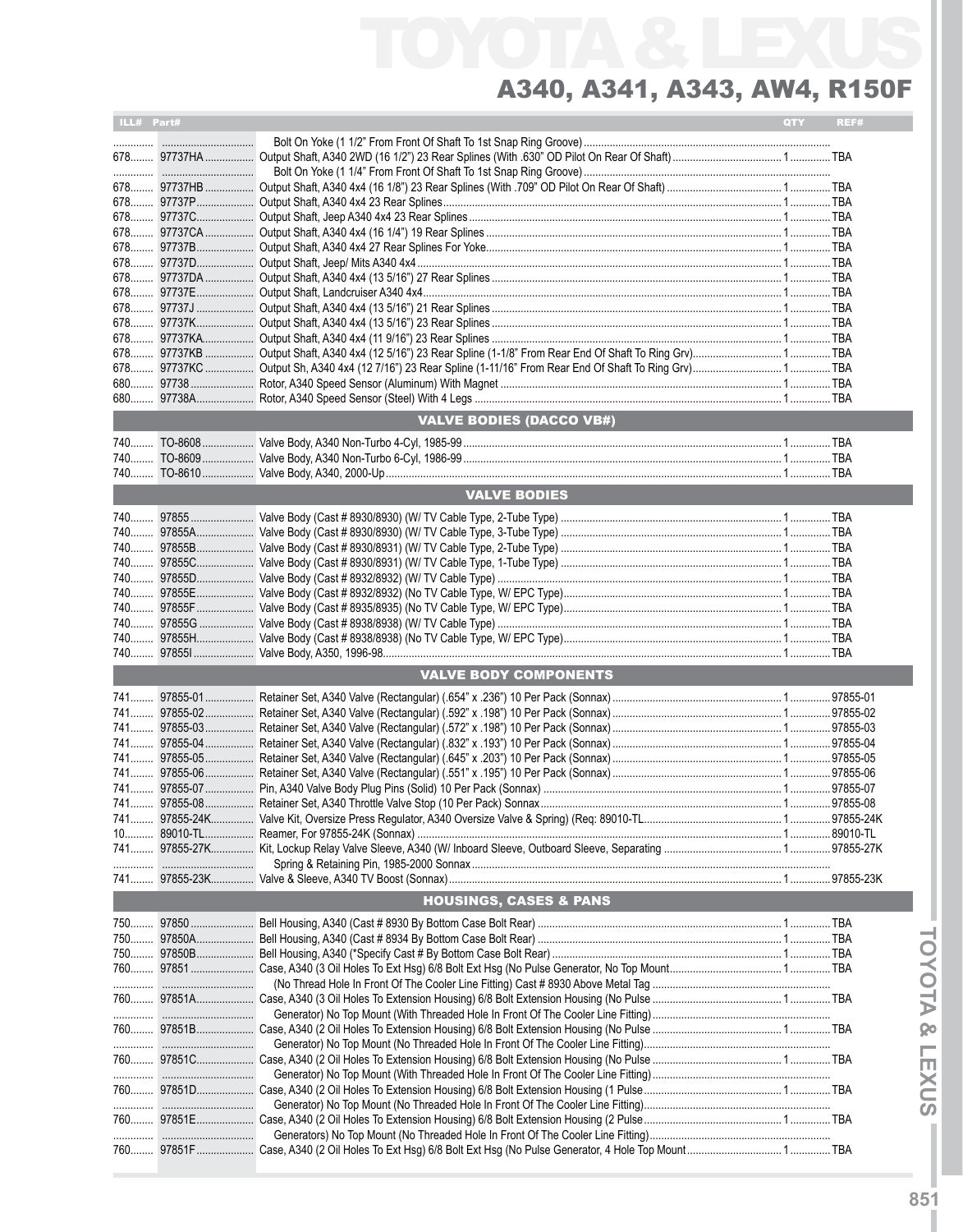| ILL# | Part# |                                   | <b>OTY</b> | REF# |
|------|-------|-----------------------------------|------------|------|
|      |       |                                   |            |      |
|      |       |                                   |            |      |
|      |       |                                   |            |      |
|      |       |                                   |            |      |
|      |       |                                   |            |      |
|      |       |                                   |            |      |
|      |       |                                   |            |      |
|      |       |                                   |            |      |
|      |       |                                   |            |      |
|      |       |                                   |            |      |
|      |       |                                   |            |      |
|      |       | <b>HOUSINGS, CASES &amp; PANS</b> |            |      |
|      |       |                                   |            |      |
|      |       |                                   |            |      |
|      |       |                                   |            |      |
|      |       |                                   |            |      |
|      |       |                                   |            |      |
|      |       |                                   |            |      |
|      |       |                                   |            |      |
|      |       |                                   |            |      |
|      |       |                                   |            |      |
|      |       |                                   |            |      |
|      |       |                                   |            |      |
|      |       |                                   |            |      |
|      |       |                                   |            |      |
|      |       |                                   |            |      |
|      |       |                                   |            |      |
|      |       |                                   |            |      |
|      |       |                                   |            |      |
|      |       |                                   |            |      |
|      |       |                                   |            |      |
|      |       |                                   |            |      |
|      |       |                                   |            |      |
|      |       |                                   |            |      |
|      |       |                                   |            |      |
|      |       |                                   |            |      |
|      |       |                                   |            |      |
|      |       |                                   |            |      |
|      |       |                                   |            |      |
|      |       |                                   |            |      |
|      |       |                                   |            |      |
|      |       |                                   |            |      |
|      |       |                                   |            |      |
|      |       |                                   |            |      |
|      |       |                                   |            |      |
|      |       |                                   |            |      |
|      |       |                                   |            |      |
|      |       |                                   |            |      |
|      |       |                                   |            |      |
|      |       |                                   |            |      |
|      |       |                                   |            |      |
|      |       |                                   |            |      |
|      |       |                                   |            |      |
|      |       |                                   |            |      |
|      |       |                                   |            |      |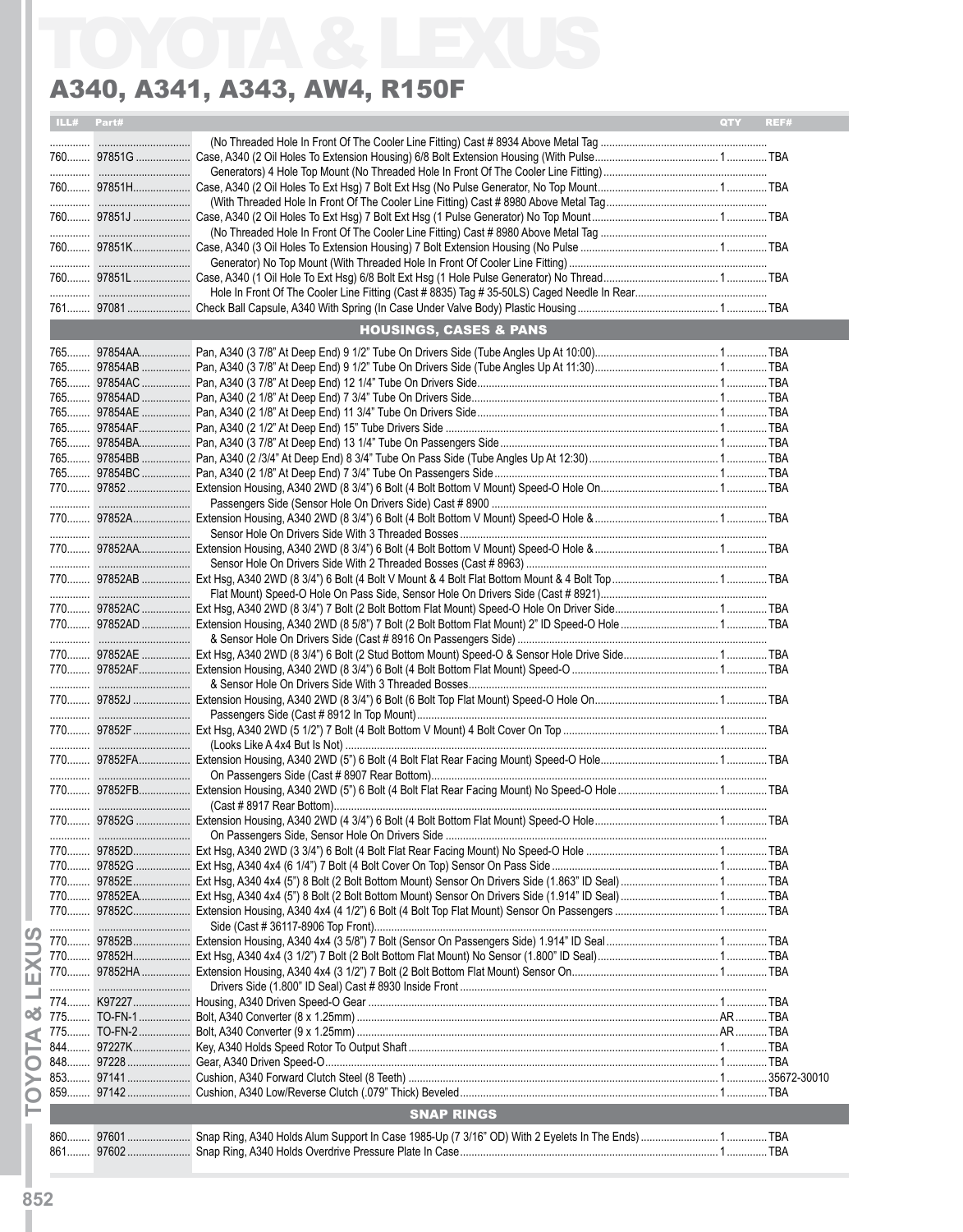| ILL# Part# |  | <b>QTY</b> | REF# |
|------------|--|------------|------|
|            |  |            |      |
|            |  |            |      |
|            |  |            |      |
|            |  |            |      |
|            |  |            |      |
|            |  |            |      |
|            |  |            |      |
|            |  |            |      |
|            |  |            |      |
|            |  |            |      |
|            |  |            |      |
|            |  |            |      |
|            |  |            |      |
|            |  |            |      |
|            |  |            |      |
|            |  |            |      |
|            |  |            |      |
|            |  |            |      |
|            |  |            |      |
|            |  |            |      |
|            |  |            |      |
|            |  |            |      |
| 896        |  |            |      |
|            |  |            |      |

|       |        | <u> 2000 - 2000 - 2000 - 2000 - 2000 - 2000 - 2000 - 2000 - 2000 - 2000 - 2000 - 2000 - 2000 - 2000 - 2000 - 200</u> |            |
|-------|--------|----------------------------------------------------------------------------------------------------------------------|------------|
|       |        |                                                                                                                      |            |
|       |        |                                                                                                                      |            |
|       |        |                                                                                                                      |            |
|       |        |                                                                                                                      |            |
|       |        |                                                                                                                      |            |
|       |        |                                                                                                                      |            |
| $909$ |        |                                                                                                                      |            |
| $916$ |        |                                                                                                                      |            |
|       |        |                                                                                                                      |            |
|       |        |                                                                                                                      |            |
| $960$ |        |                                                                                                                      |            |
|       |        |                                                                                                                      |            |
|       |        |                                                                                                                      |            |
| 960   |        |                                                                                                                      |            |
| $961$ |        |                                                                                                                      |            |
|       |        |                                                                                                                      |            |
|       |        |                                                                                                                      |            |
|       |        |                                                                                                                      |            |
|       |        |                                                                                                                      |            |
|       |        |                                                                                                                      |            |
|       |        |                                                                                                                      |            |
| $967$ |        |                                                                                                                      |            |
|       |        |                                                                                                                      |            |
|       |        |                                                                                                                      |            |
|       |        |                                                                                                                      |            |
|       |        |                                                                                                                      |            |
|       |        |                                                                                                                      |            |
|       |        |                                                                                                                      |            |
| 975   |        |                                                                                                                      |            |
|       |        |                                                                                                                      |            |
|       |        |                                                                                                                      |            |
|       |        |                                                                                                                      |            |
|       |        |                                                                                                                      |            |
|       |        |                                                                                                                      |            |
|       |        |                                                                                                                      |            |
|       |        |                                                                                                                      |            |
|       |        |                                                                                                                      |            |
|       |        |                                                                                                                      |            |
| 994   |        |                                                                                                                      |            |
|       |        |                                                                                                                      |            |
| $996$ |        |                                                                                                                      |            |
| 996   |        |                                                                                                                      |            |
| 996   | 97631R | Fitting A340 Cooler Line (Flbow With Small Threaded Hole On Top)                                                     | <b>TRA</b> |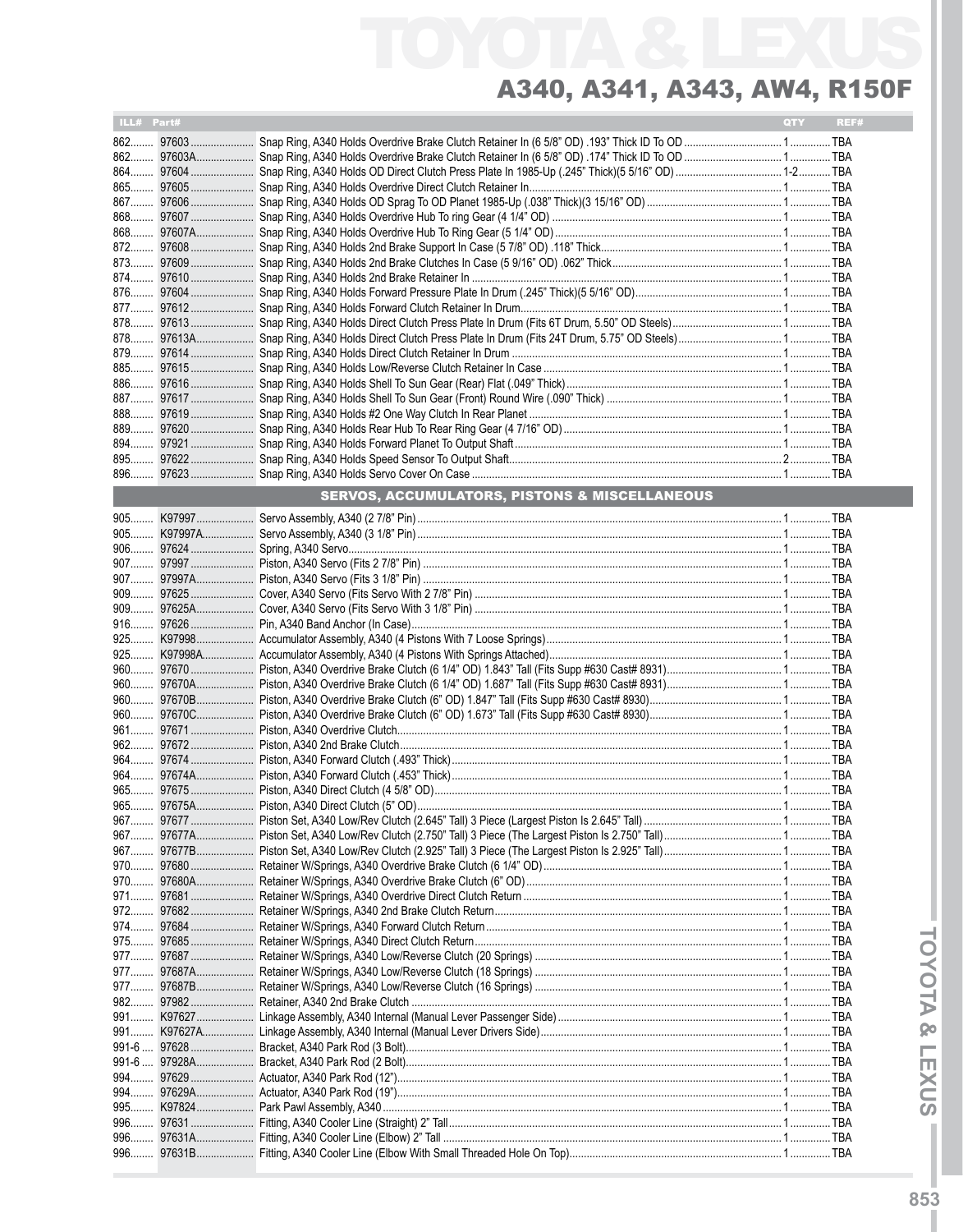| ILL# Part# |  | OTY REF# |  |
|------------|--|----------|--|
|            |  |          |  |
|            |  |          |  |
|            |  |          |  |
|            |  |          |  |
|            |  |          |  |
|            |  |          |  |